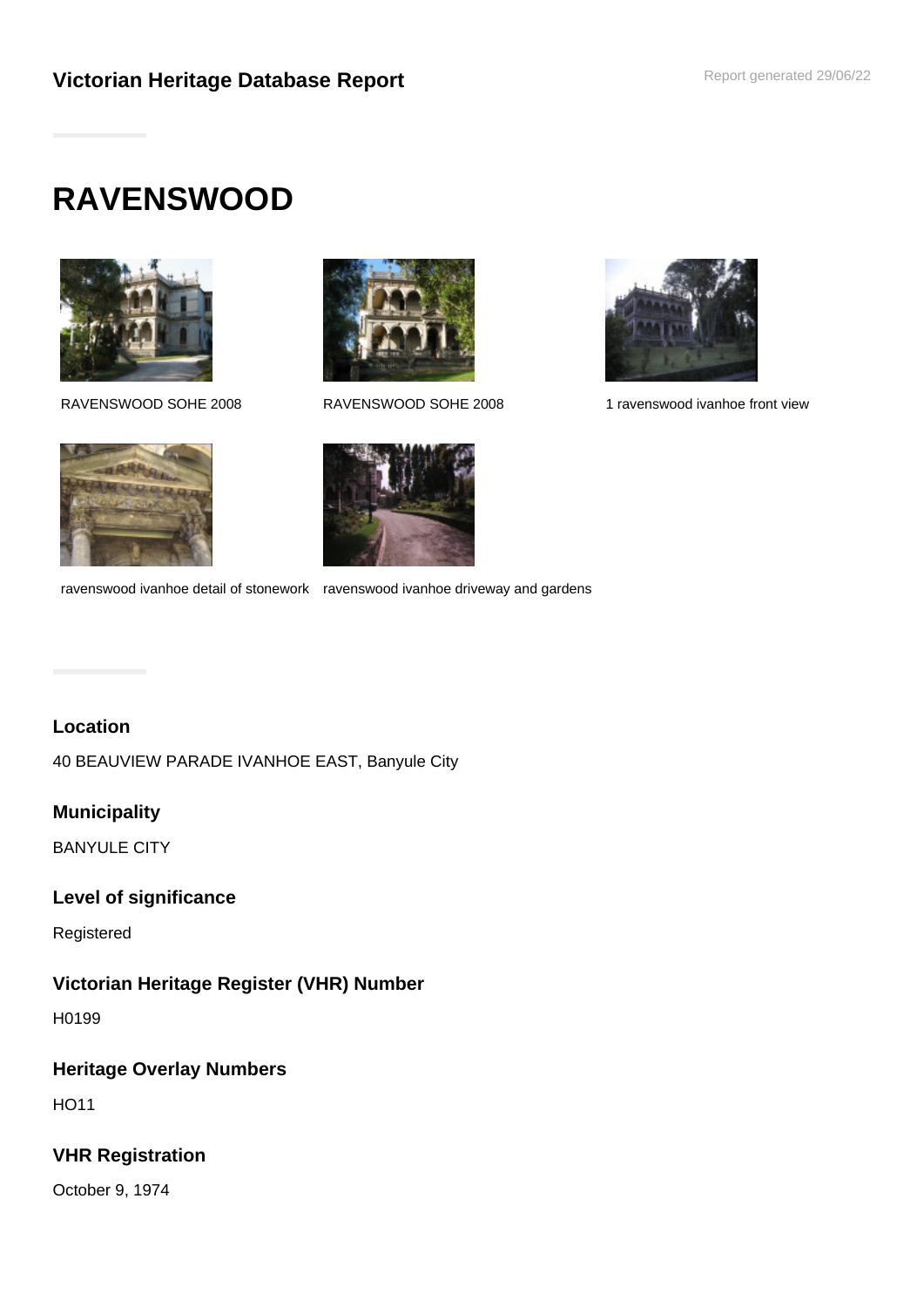## **Amendment to Registration**

March 12, 1975

# **Heritage Listing**

Victorian Heritage Register

## **Statement of Significance**

Last updated on - July 2, 2004

### What is significant?

Ravenswood at Ivanhoe East was begun in 1891 for financier Robert William Kennedy on four acres of land rising from the north side of Lower Heidelberg Road. The house and its impressive garden were then surrounded by open farmland. The Heidelberg area had been popular for gentlemen's houses in the 1840s, but later went out of favour. Ravenswood was begun just before the 1890s depression, and was one of the last boom period mansions built anywhere in Melbourne. The house was built in several stages. The architects for the first stage were probably Hitchcock & Nicholson (though Twentyman & Askew or J Smith are also possibilities). It is not known whether the same architects designed subsequent additions. The first stage, comprising the main bulk of the house, was probably begun in 1891, the ballroom was added in 1895, and the rooms above the ballroom in 1910-1914. A ballroom extension of this kind was unusual for this period, and indicates that Kennedy was not affected significantly by the depression. A driveway led across a grand balustraded terrace at the front of the house towards the stables at the rear. The land was progressively subdivided from the 1930s, and in 1949 was bought by the Melbourne Ladies Benevolent Society and converted into a nursing home for elderly women, which involved many alterations to the house. Many original internal features were also lost in a fire. Restoration works were begun in the 1980s.

Ravenswood is a two storey mansion of rendered brick on a bluestone base in an ornate Renaissance Revival style. There is elaborate stucco decoration typical of the boom period on the exterior, with festoons, cornices, balustrades and parapets. A two storey arcade carried on cast iron Corinthian columns runs across the front (south) elevation and returns on both sides, past square columns on the corners. There is a decorative pedimented Corinthian entrance porch over the balustraded stairs leading from the terrace up to the verandah. On the west facade is a polygonal bay rising up two storeys. The ballroom on the east side of the house has arched fanlights, etched glass windows, and an elevated stage; its facade is more plainly rendered than the older facades. There was once a conservatory attached to the side of the ballroom. A second storey was added above the ballroom in 1910-14, comprising bedrooms arranged around an elegant timber balcony projecting beyond the ballroom. The north side of the house is not rendered, and toothed brickwork suggests that future extensions on this side were planned. Remnants of the original garden landscaping and planting survive.

#### How is it significant?

Ravenswood at Ivanhoe East is of architectural and historical significance to the State of Victoria.

#### Why is it significant?

Ravenswood is architecturally significant as a fine example of a Renaissance Revival mansion of the boom period in Victoria, and one of the last of this type built before the 1890s depression. It is also significant for the fine stucco decoration on the exterior.

Ravenswood is historically significant as a reminder of a way of life associated with the zenith of Melbourne in the Victorian era. It is also significant as one of the few mansions built on the outer northern parts of Melbourne in the late nineteenth century.

[Online Data Upgrade Project 2004]

**Permit Exemptions**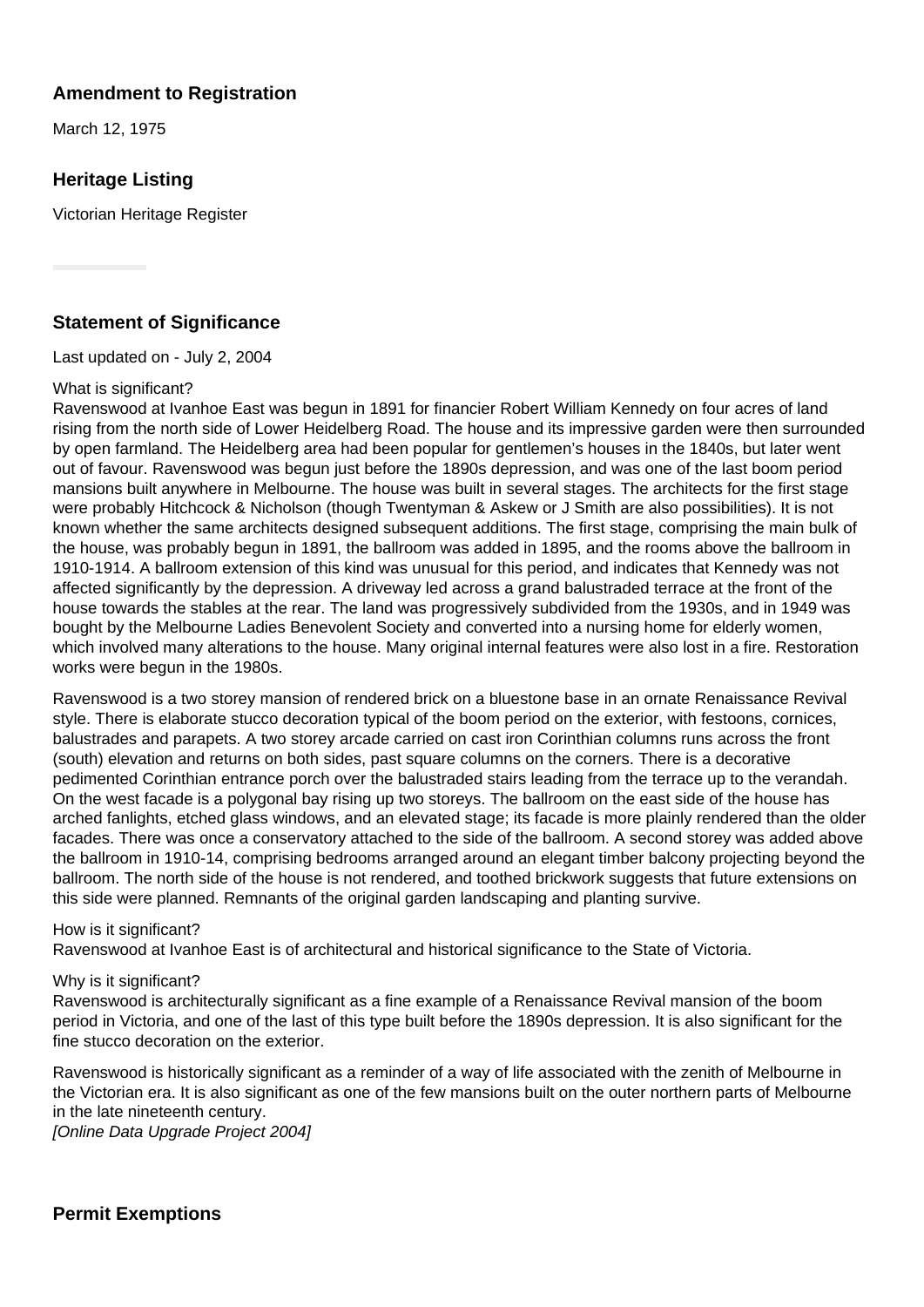<span class="c1">General Conditions: 1. All exempted alterations are to be planned and carried out in a manner which prevents damage to the fabric of the registered place or object.</span> <span class="c1">General Conditions: 2. Should it become apparent during further inspection or the carrying out of works that original or previously hidden or inaccessible details of the place or object are revealed which relate to the significance of the place or object, then the exemption covering such works shall cease and Heritage Victoria shall be notified as soon as possible. Note: All archaeological places have the potential to contain significant sub-surface artefacts and other remains. In most cases it will be necessary to obtain approval from the Executive Director, Heritage Victoria before the undertaking any works that have a significant sub-surface component.</span> <p class="c1">General Conditions: 3. If there is a conservation policy and planall works shall be in accordance with it. Note:A Conservation Management Plan or a Heritage Action Plan provides guidance for the management of the heritage values associated with the site. It may not be necessary to obtain a heritage permit for certain works specified in the management plan.</p> <span class="c1">General Conditions: 4. Nothing in this determination prevents the Executive Director from amending or rescinding all or any of the permit exemptions.</span> <span class="c1">General Conditions: 5. Nothing in this determination exempts owners or their agents from the responsibility to seek relevant planning or building permits from the responsible authorities where applicable.</span> <span class="c1">Minor Works : Note: Any Minor Works that in the opinion of the Executive Director will not adversely affect the heritage significance of the place may be exempt from the permit requirements of the Heritage Act. A person proposing to undertake minor works must submit a proposal to the Executive Director. If the Executive Director is satisfied that the proposed works will not adversely affect the heritage values of the site, the applicant may be exempted from the requirement to obtain a heritage permit. If an applicant is uncertain whether a heritage permit is required, it is recommended that the permits co-ordinator be contacted.</span>

| Construction dates                        | 1891, 1895, 1910, |
|-------------------------------------------|-------------------|
| Architect/Designer                        | Hitchcock, N,     |
| Heritage Act Categories Registered place, |                   |
| Hermes Number                             | 601               |
| <b>Property Number</b>                    |                   |

# **History**

<p class="c1">Ravenswood at Ivanhoe East was begun in 1891 for financier Robert William Kennedy on four acres of land rising from the north side of Lower Heidelberg Road. The house and its impressive garden were then surrounded by open farmland. The Heidelberg area had been popular for gentlemen's houses in the 1840s, but later went out of favour. Ravenswood was begun just before the 1890s depression, and was one of the last boom period mansions built anywhere in Melbourne. The house was built in several stages. The architects for the first stage were probably Hitchcock & amp; Nicholson (though Twentyman & amp; Askew or J Smith are also possibilities). It is not known whether the same architects designed subsequent additions. The first stage, comprising the main bulk of the house, was probably begun in 1891, the ballroom was added in 1895, and the rooms above the ballroom in 1910-1914. A ballroom extension of this kind was unusual for this period, and indicates that Kennedy was not affected significantly by the depression. A driveway led across a grand balustraded terrace at the front of the house to the stables at the rear. The land was progressively subdivided from the 1930s, and in 1949 was bought by the Melbourne Ladies Benevolent Society and converted into a nursing home for elderly women, which involved many alterations to the house. Many original internal features were also lost in a fire. Restoration works were begun in the 1980s.</p> <p class="c1"><br/>>b>The draft statement of significance and the above history were produced as part of an Online Data Upgrade Project 2004. Sources were as follows:<br />></b>Graeme Butler, 'City of Heidelberg Conservation Study'.<br />> John Lucy, 'Proposed Restoration of East Balcony at Ravenswood', 1990.<br />br />
National Trust Citation.</p> **Extent of Registration**

199. Ravenswood, Corner Beauview Parade and York Avenue, Ivanhoe. (Entrance hall, stairway and exterior only of the old building, together with all of the grounds which lie to the south of the northern face of the old